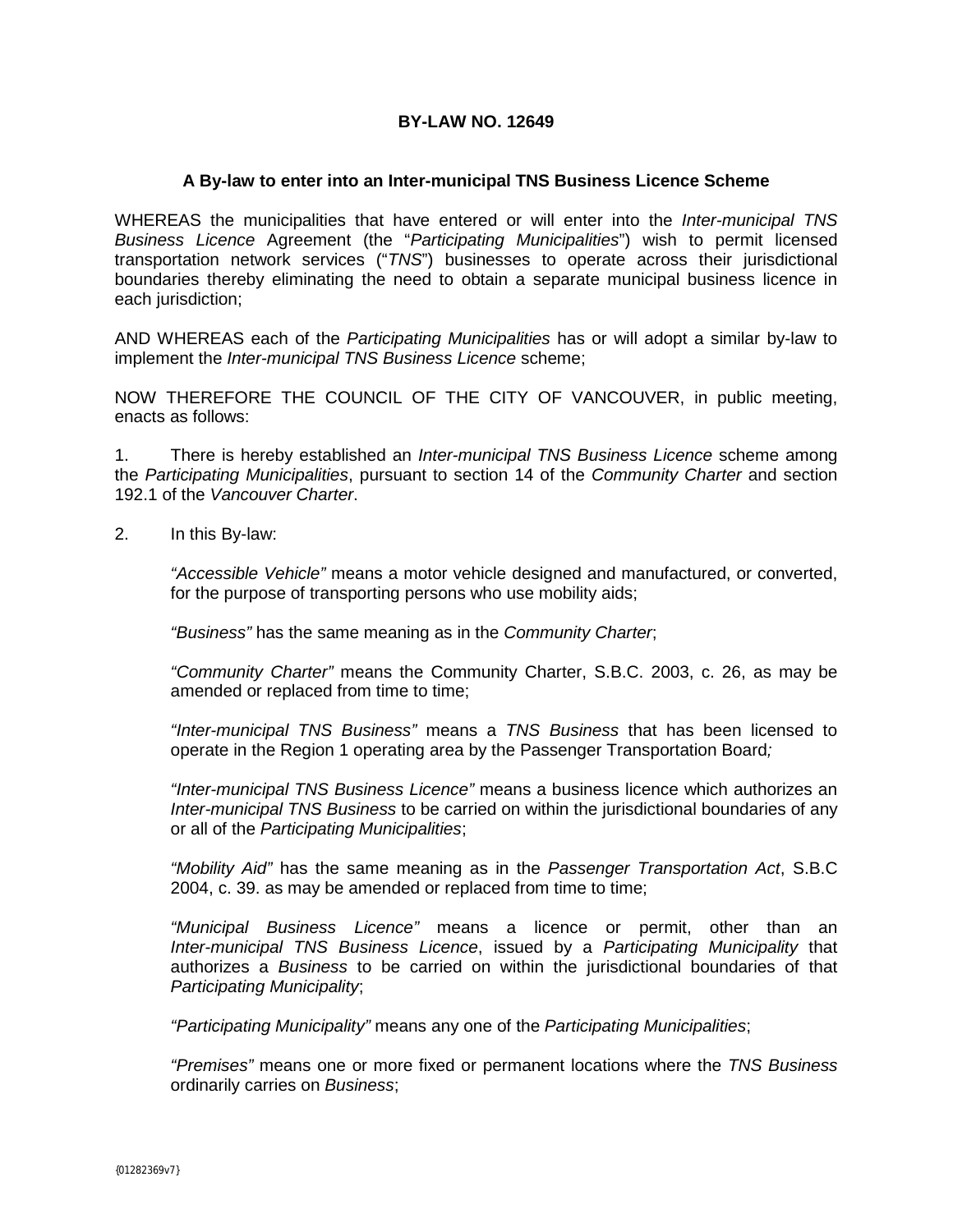*"TNS Business"* means a person carrying on the business of providing *Transportation Network Services*;

*"Transportation Network Services"* has the same meaning as in the *Passenger Transportation Act*, S.B.C 2004, c. 39, as may be amended or replaced from time to time;

*"Vancouver Charter"* means the *Vancouver Charter*, S.B.C. 1953, c. 55, as may be amended or replaced from time to time; and

*"Zero Emission Vehicle"* means a motor vehicle that is exclusively propelled by electricity or hydrogen from an external source.

3. Subject to the provisions of this By-law, each *Participating Municipality* will permit a *TNS Business* that has obtained an *Inter-municipal TNS Business Licence* to carry on the *Business* of providing *Transportation Network Services* within that *Participating Municipality* for the term authorized by the *Inter-municipal TNS Business Licence* without obtaining a *Municipal Business Licence* for the *TNS Business* in that *Participating Municipality*.

4. All *Inter-municipal TNS Business Licences* will be issued by the City of Vancouver.

5. The City of Vancouver may issue an *Inter-municipal TNS Business Licence* to a *TNS Business* if the *TNS Business* is an *Inter-municipal TNS Business* and meets the requirements of this By-law, in addition to the requirements of the City of Vancouver's License By-law No. 4450.

6. Notwithstanding that a *TNS Business* may hold an *Inter-municipal TNS Business Licence* that would make it unnecessary to obtain a *Municipal Business Licence* for the *TNS Business* in the *Participating Municipalities*, the *TNS Business* must still comply with all orders and regulations under any municipal business licence by-law in addition to those under any other by-laws, regulations, or provincial or federal laws that may apply within any jurisdiction in which the *TNS Business* carries on *Business*.

7. Any *Participating Municipality* may require that the holder of an *Inter-municipal TNS Business Licence* also obtain a *Municipal Business Licence* for any *Premises* that are maintained by the licence holder within the jurisdiction of the *Participating Municipality*.

8. The annual *Inter-municipal TNS Business Licence* fee is \$155, plus \$150 for each vehicle operating under the authority of the *Inter-municipal TNS Business*, except that the per vehicle fee for *Zero Emission Vehicles* will be \$30, and there will be no per vehicle fee charged for *Accessible Vehicles*. Any fees paid by an applicant to any *Participating Municipality* for a *Municipal Business Licence* for the *TNS Business* prior to the availability of the *Inter-municipal TNS Business Licence* that are not refunded by that *Participating Municipality* will be credited against the initial *Inter-municipal TNS Business Licence* fee owing under this section 8.

9. The fee for any additional vehicles that begin operating under the authority of an *Intermunicipal TNS Business License* holder after the annual license fee is paid will be the per vehicle fee set out in section 8, pro-rated by dividing the applicable annual per vehicle fee by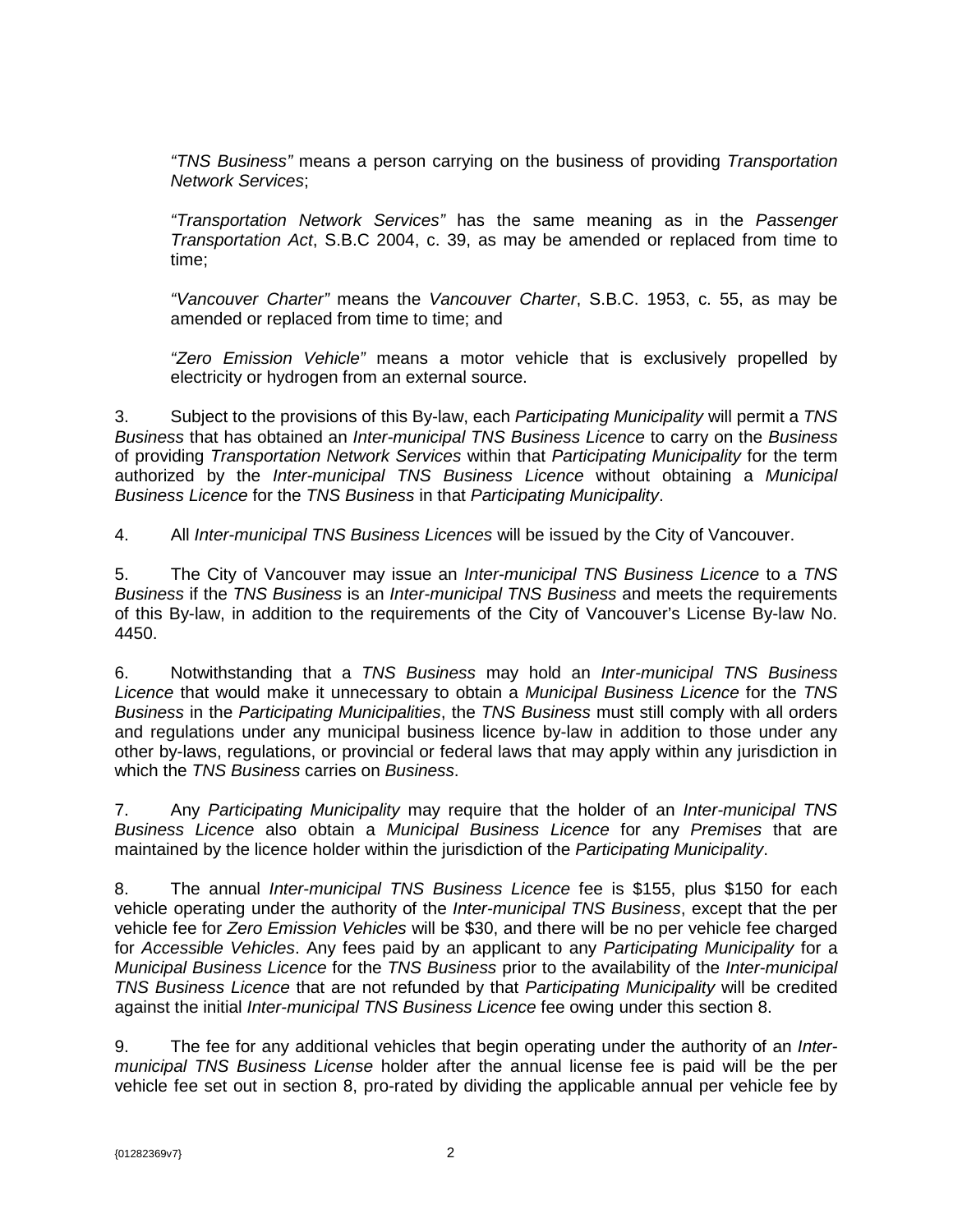12 and multiplying the resulting number by the number of months remaining in that calendar year, including any partial months which will be counted as whole months.

10. The length of term of an *Inter-municipal TNS Business Licence* is 12 months, except that the length of term of the initial *Inter-municipal TNS Business Licence* issued to an *Intermunicipal TNS Business* by the City of Vancouver may be less than 12 months in order to harmonize the expiry date of the *Inter-municipal TNS Business Licence* with the calendar year, in which case the annual fee will be pro-rated by dividing the applicable annual license fee by 12 and multiplying the resulting number by the number of months remaining in that calendar year, including any partial months which will be counted as whole months.

11. An *Inter-municipal TNS Business Licence* will be valid within the jurisdictional boundaries of all of the *Participating Municipalities* until its term expires, unless the *Intermunicipal TNS Business Licence* is suspended or cancelled. If a *Participating Municipality* withdraws from the *Inter-municipal TNS Business Licence* scheme among the *Participating Municipalities* in accordance with this By-law, then the *Inter-municipal TNS Business Licence*  will cease to be valid within the jurisdictional boundary of that former *Participating Municipality*.

12. A *Participating Municipality* may exercise the authority of the City of Vancouver as the issuing municipality and suspend an *Inter-municipal TNS Business Licence* in relation to conduct by the holder within the *Participating Municipality* which would give rise to the power to suspend a business licence under the *Community Charter* or *Vancouver Charter* or under the business licence by-law of the *Participating Municipality*. The suspension will be in effect throughout all of the *Participating Municipalities* and it will be unlawful for the holder to carry on the *Business* authorized by the *Inter-municipal TNS Business Licence* in any *Participating Municipality* for the period of the suspension.

13. A *Participating Municipality* may exercise the authority of the City of Vancouver as the issuing municipality and cancel an *Inter-municipal TNS Business Licence* in relation to conduct by the holder within the *Participating Municipality* which would give rise to the power to cancel a business licence under the *Community Charter* or *Vancouver Charter* or the business licence by-law of the *Participating Municipality*. The cancellation will be in effect throughout all of the *Participating Municipalities*.

14. The suspension or cancellation of an *Inter-municipal TNS Business Licence* under section 12 or 13 will not affect the authority of a *Participating Municipality* to issue a *Municipal Business Licence*, other than an *Inter-municipal TNS Business Licence*, to the holder of the suspended or cancelled *Inter-municipal TNS Business Licence*.

15. Nothing in this By-law affects the authority of a *Participating Municipality* to suspend or cancel any *Municipal Business Licence* issued by that municipality or to enact regulations in respect of any category of *Business* under section 15 of the *Community Charter* or sections 272, 273, 279A, 279A.1, 279B, and 279C of the *Vancouver Charter*.

16. A *Participating Municipality* may, by notice in writing to each of the other *Participating Municipalities*, withdraw from the *Inter-municipal TNS Business Licence* scheme among the *Participating Municipalities*, and the notice must:

(a) set out the date on which the withdrawing municipality will no longer recognize the validity within its boundaries of *Inter-municipal TNS Business Licences*, which date must be at least 6 months from the date of the notice; and